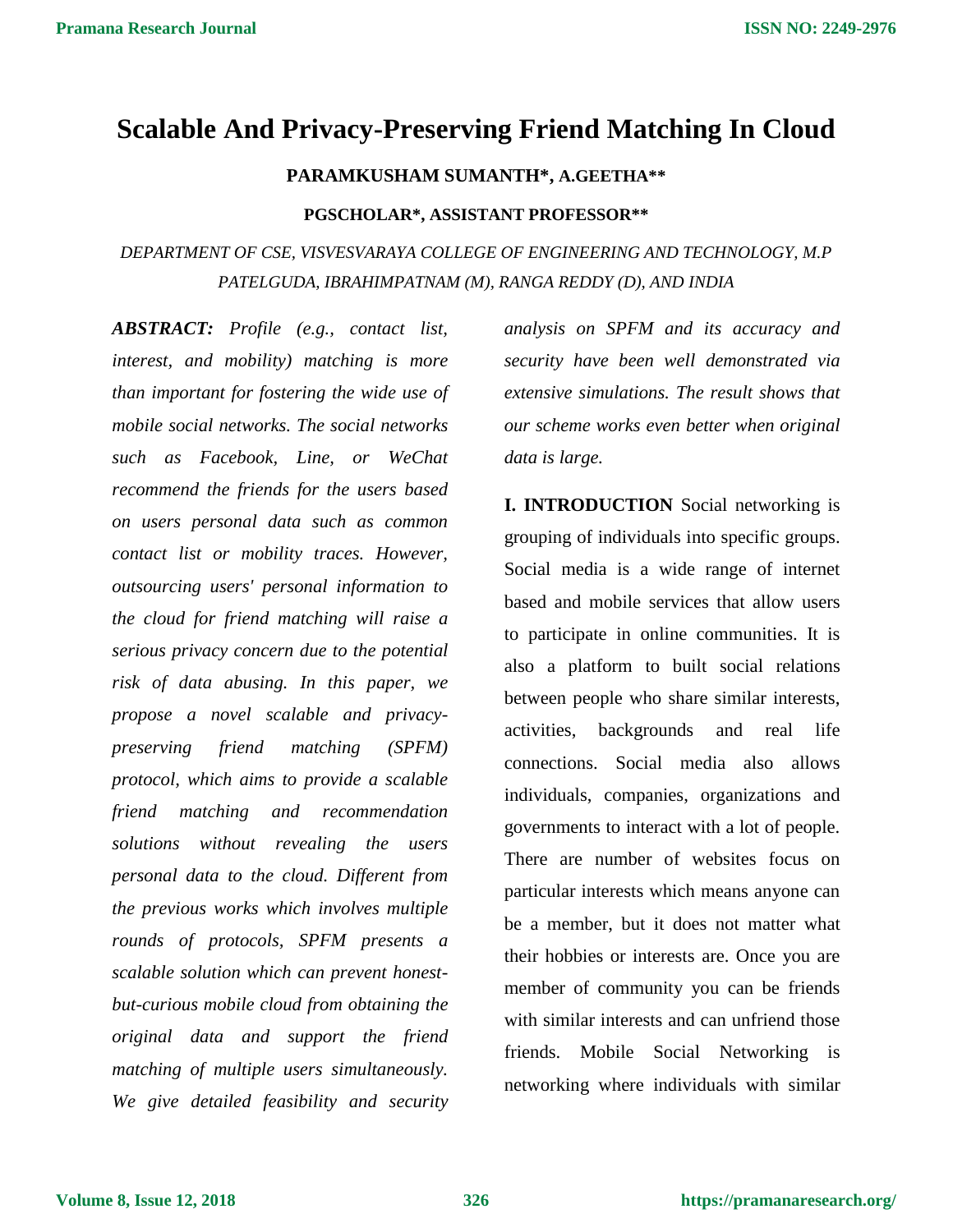interests connect with each other by using their mobile phone. The present trend for social networking websites is to create mobile applications to give real time access and user instant from the particular device. Face to face interaction plays an important role in our day to day life, especially for social networking purposes the initiator and its matching user directly find out and connect to each other, without knowing anything about other users profile attributes, making new connections according to personal preferences to matching user profile is an important task, while the rest of the users should also know nothing about the two users matching attributes. The web based social networks is extended for mobile access through mobile browsers and smartphone applications.

**II. LITERATURE SURVEY** In existing system for such services, usually all users directly publishes their complete profile for other people to search. In many applications, the user's profile may contain personal information which are sensitive and which they doesn't want to make public. The present system addresses the verifiable privacy preserving profile matching and secure communication .The profiles of all participants, should not be exposed without their consents and can reduce the barrier to

participate in Mobile Social Network. The two techniques used are Private Set Intersection (PSI) and Private Cardinality of Set Intersection (PCSI). Disadvantages Possibility for hackers to launch spam and virus attacks. Increases the risk of people being victim to online scams that seems original, resulting in the theft of data and the identity. It also results in the productivity loss, especially if the employees are busy in updating their profiles.

**III. IMPLEMENTATION AND EVALUATION AES** (Advanced Encryption Standard) algorithm AES is based on a principle called substitution permutation network. It is very fast in both the software and hardware. AES has a constant blog size of 128 bits and key size of 128, 192, or 256 bits [10]. AES is symmetric key algorithm. It operates on a  $\langle 4x4 \rangle$  matrix of bytes, termed as the state. AES cipher is specified as a number of repetitions of transformation rounds that converts input plain text into the final output of the cipher text. The each round consists of several processing steps, including one that depends on encryption key. A set of reverse roundsare applied to transform cipher text back into the original plain text using same encryption key. There are four modules that should be implemented and they are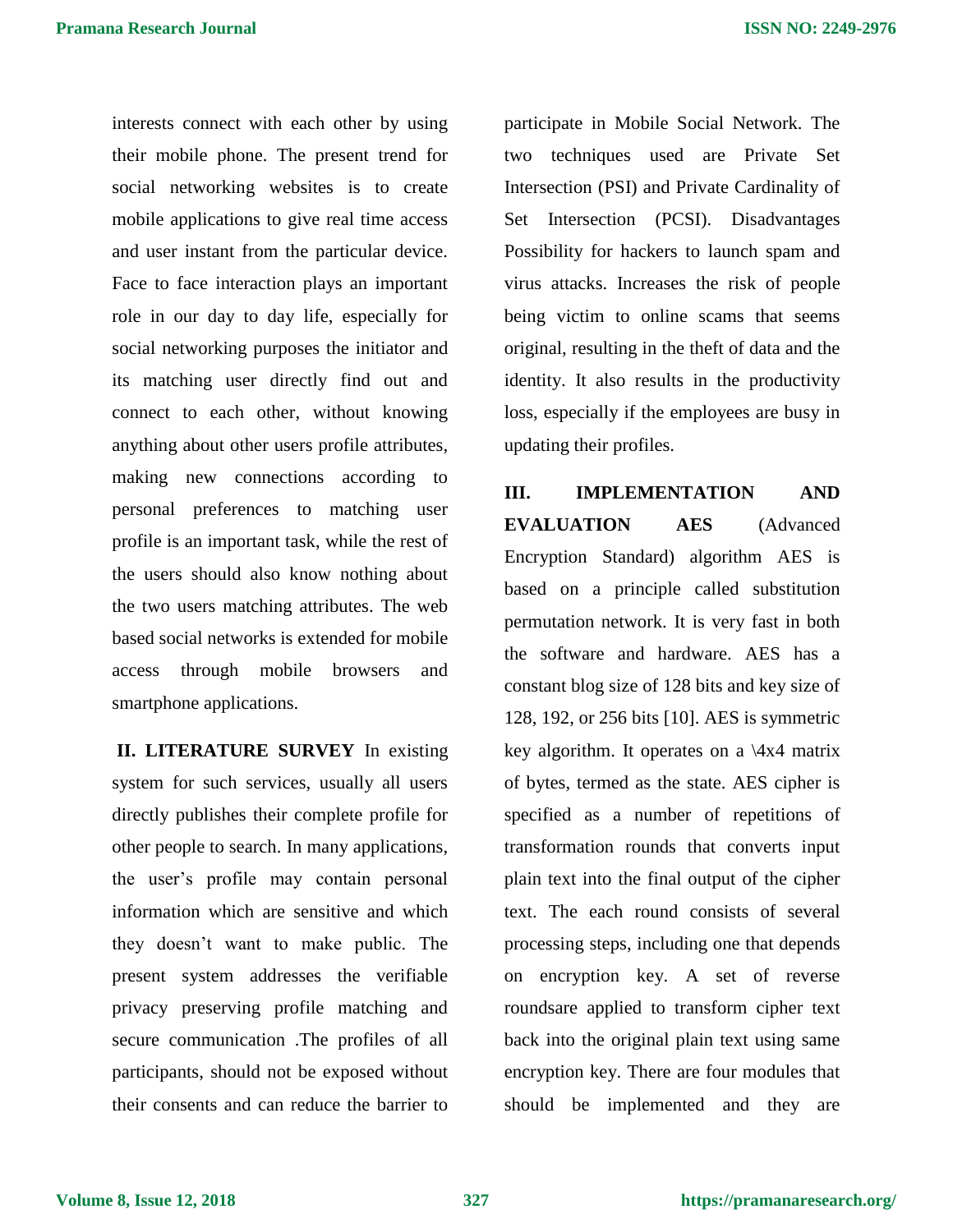authentication, Find friend, and Recommendation and Data recognition module. Authentication In the authentication module we can register and login through the system using personal details. Admin and user are the two authentication modules. Admin is the main person to control all the user actions. The user can register and store all the data through the system. It is important when dynamic IP addressing is used for computers on the trusted network. User's identity can be proved through this.



**A. Find Friend** In the find friend module user can find friend, send request, accept request etc. Friends are suggested according to their attributes such as location and hobbies. Recommendation is a module in which system recommend users matching friend .It is based on similarities of mutual

friends that are described in the profile attributes values. These values are taken as the entity values. The system will match the entity values of profiles. If the two profiles share some similar entity values then it result shows two person may know each other.

**B. Data Recognition** in the Data recognition module the system request the details of the user to store and perform auto friend matching and analysis of the corresponding method. Treat the user's profile as multiple attributes chosen from a public set of attributes provide well designed protocols to privately match user's profiles based on the private vector dot product. In the proposed system, the AES is used to enhance the security of the files. Here the profiles of two users are taken as two matrices and the attributes such as location and hobbies of the each user which is written in their profiles are compared using private vector dot product. After the comparison of the attributes we can find the similarities of two profiles and thus we can send and accept the request. The files that we need to share should be secured, we can secure the files by the encryption and decryption of the path that the file stored by using Advanced Encryption Standard. Advantages User can get better suggestion

**Volume 8, Issue 12, 2018**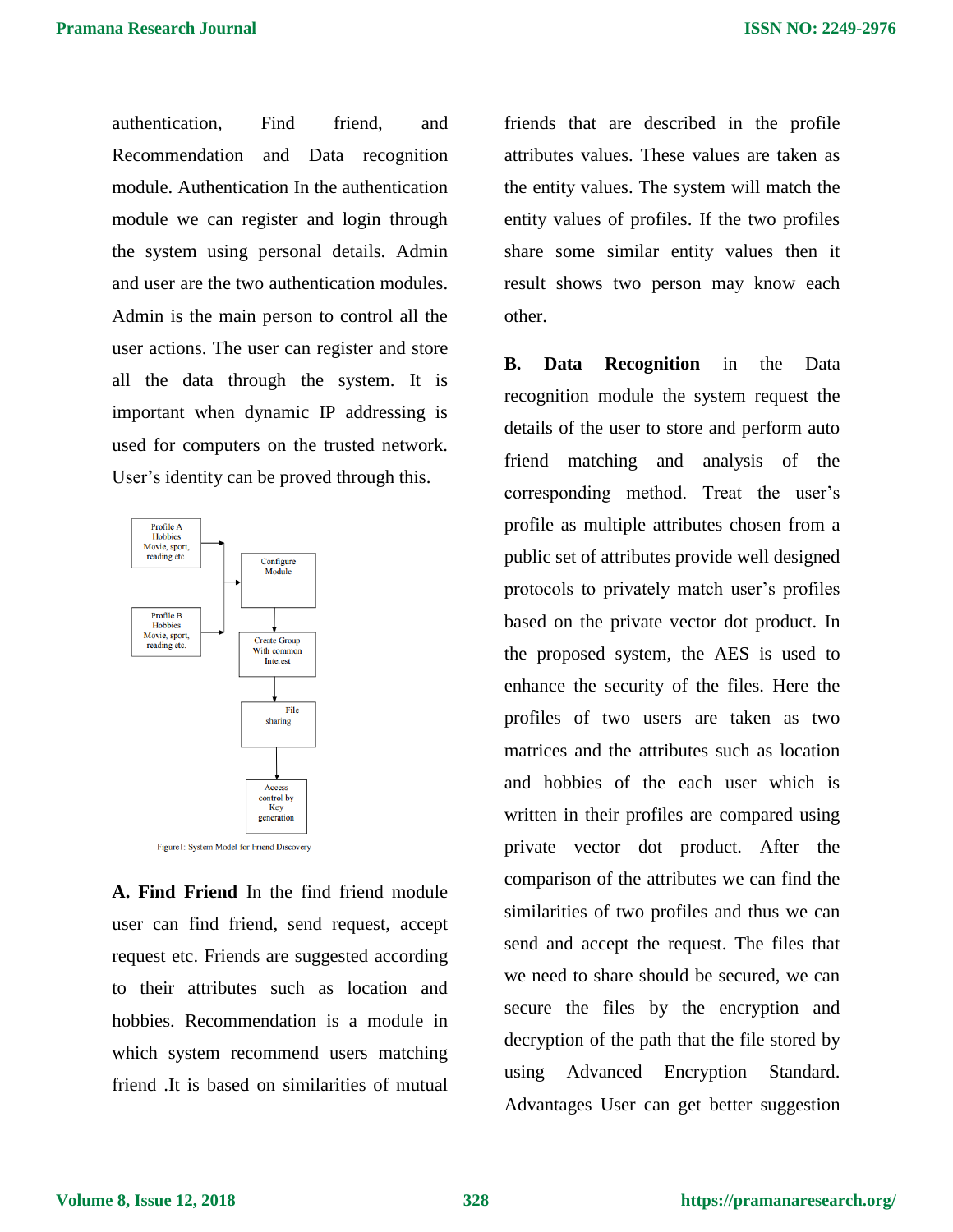of friends based on the profile matching technique. The security of the files is enhanced by AES.

**IV. CONCLUSION** In this paper we tackles the problem of conflicting phenomenon that arise from variety of mobile cloud storage nowadays. The problem stems from the conflict bout exciting functions cloud providing and the potential security issues in cloud. Honestbutcurious server, cloud account loss or cloud attack all may lead to exposure of users' private data, which will be an irreversible disaster. Thus, we develop SPFM to achieve high accuracy matching while not expose accurate private data to cloud. We provide thorough feasibility and security proof and demonstrate the feasibility and security by analyzing experiment performance.

## *REFERENCES*

*[1] Acquisti, L. Brandimarte, and G. Loewenstein, "Privacy and human behavior in the age of information," Science, vol. 347, no. 6221, pp. 509–514, 2015.* 

*[2] D. Lewis, "icloud data breach: Hacking and celebrity photos,"http://www.forbes.com/sites/davele*

*wis/2014/09/02/icloud-data-breach-hackingand-nudecelebrity-photos/.* 

*[3] R. Shokri, G. Theodorakopoulos, C. Troncoso, J.-P. Hubaux, and J.-Y.Le Boudec, "Protecting location privacy: optimal strategy against local-ization attacks," inProceedings of the ACM conference on Computerand communications security ACM, 2012, pp. 617–627.* 

*[4] M. Li, N. Cao, S. Yu, and W. Lou, "Findu: Privacy-preserving personalprofile matching in mobile social networks," inIEEE INFOCOM. IEEE,2011, pp. 2435– 2443.* 

*[5] W. Dong, V. Dave, L. Qiu, and Y. Zhang, "Secure friend discovery in mobile social networks," in IEEE INFOCOM. IEEE, 2011, pp. 1647–1655.* 

*[6] J. He, M. Dong, K. Ota, M. Fan, and G. Wang, "Netseccc: A scalable and faulttolerant architecture for cloud computing security,"Peer-to-Peer Networking and Applications, vol. 9, no. 1, pp. 67–81, 2016.* 

*[7] M. Dong, H. Li, K. Ota, L. T. Yang, and H. Zhu, "Multicloud-based evacuation services for emergency management,"Cloud Computing,IEEE, vol. 1, no. 4, pp. 50–59, 2014.*